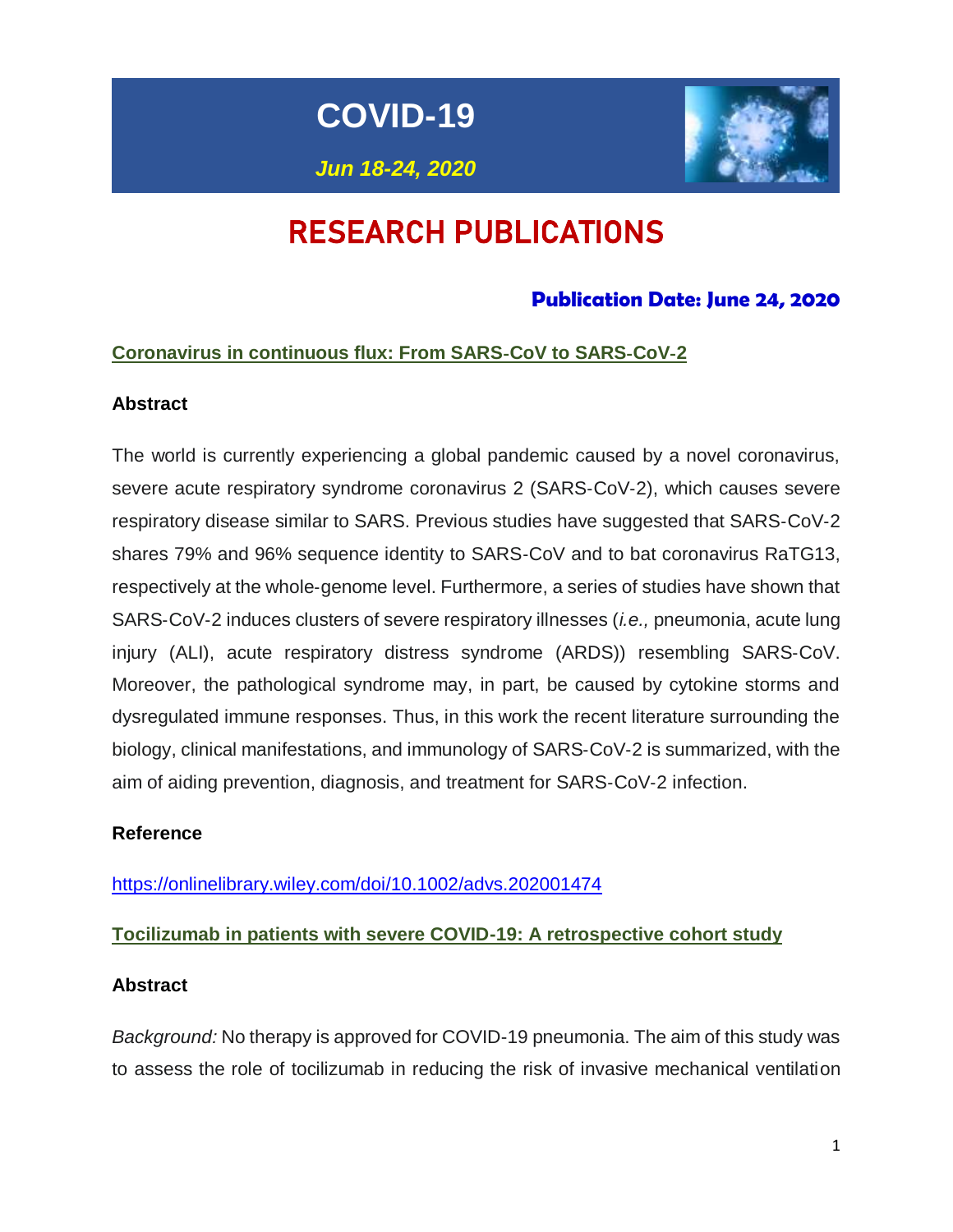and death in patients with severe COVID-19 pneumonia who received standard of care treatment.

*Methods*: This retrospective, observational cohort study included adults (≥18 years) with severe COVID-19 pneumonia who were admitted to tertiary care centres in Bologna and Reggio Emilia, Italy, between Feb 21 and March 24, 2020, and a tertiary care centre in Modena, Italy, between Feb 21 and April 30, 2020. All patients were treated with the standard of care (*i.e.,* supplemental oxygen, hydroxychloroquine, azithromycin, antiretrovirals, and low molecular weight heparin), and a non-randomly selected subset of patients also received tocilizumab. Tocilizumab was given either intravenously at 8 mg/kg bodyweight (up to a maximum of 800 mg) in two infusions, 12 h apart, or subcutaneously at 162 mg administered in two simultaneous doses, one in each thigh (*i.e.,* 324 mg in total), when the intravenous formulation was unavailable. The primary endpoint was a composite of invasive mechanical ventilation or death. Treatment groups were compared using Kaplan-Meier curves and Cox regression analysis after adjusting for sex, age, recruiting centre, duration of symptoms, and baseline Sequential Organ Failure Assessment (SOFA) score.

*Findings*: Of 1351 patients admitted, 544 (40%) had severe COVID-19 pneumonia and were included in the study. 57 (16%) of 365 patients in the standard care group needed mechanical ventilation, compared with 33 (18%) of 179 patients treated with tocilizumab (p=0·41; 16 [18%] of 88 patients treated intravenously and 17 [19%] of 91 patients treated subcutaneously). 73 (20%) patients in the standard care group died, compared with 13 (7%; p<0·0001) patients treated with tocilizumab (six [7%] treated intravenously and seven [8%] treated subcutaneously). After adjustment for sex, age, recruiting centre, duration of symptoms, and SOFA score, tocilizumab treatment was associated with a reduced risk of invasive mechanical ventilation or death (adjusted hazard ratio 0·61, 95% CI  $0.40-0.92$ ;  $p=0.020$ ). 24 (13%) of 179 patients treated with tocilizumab were diagnosed with new infections, versus 14 (4%) of 365 patients treated with standard of care alone (p<0·0001).

*Interpretation*: Treatment with tocilizumab, whether administered intravenously or subcutaneously, might reduce the risk of invasive mechanical ventilation or death in patients with severe COVID-19 pneumonia.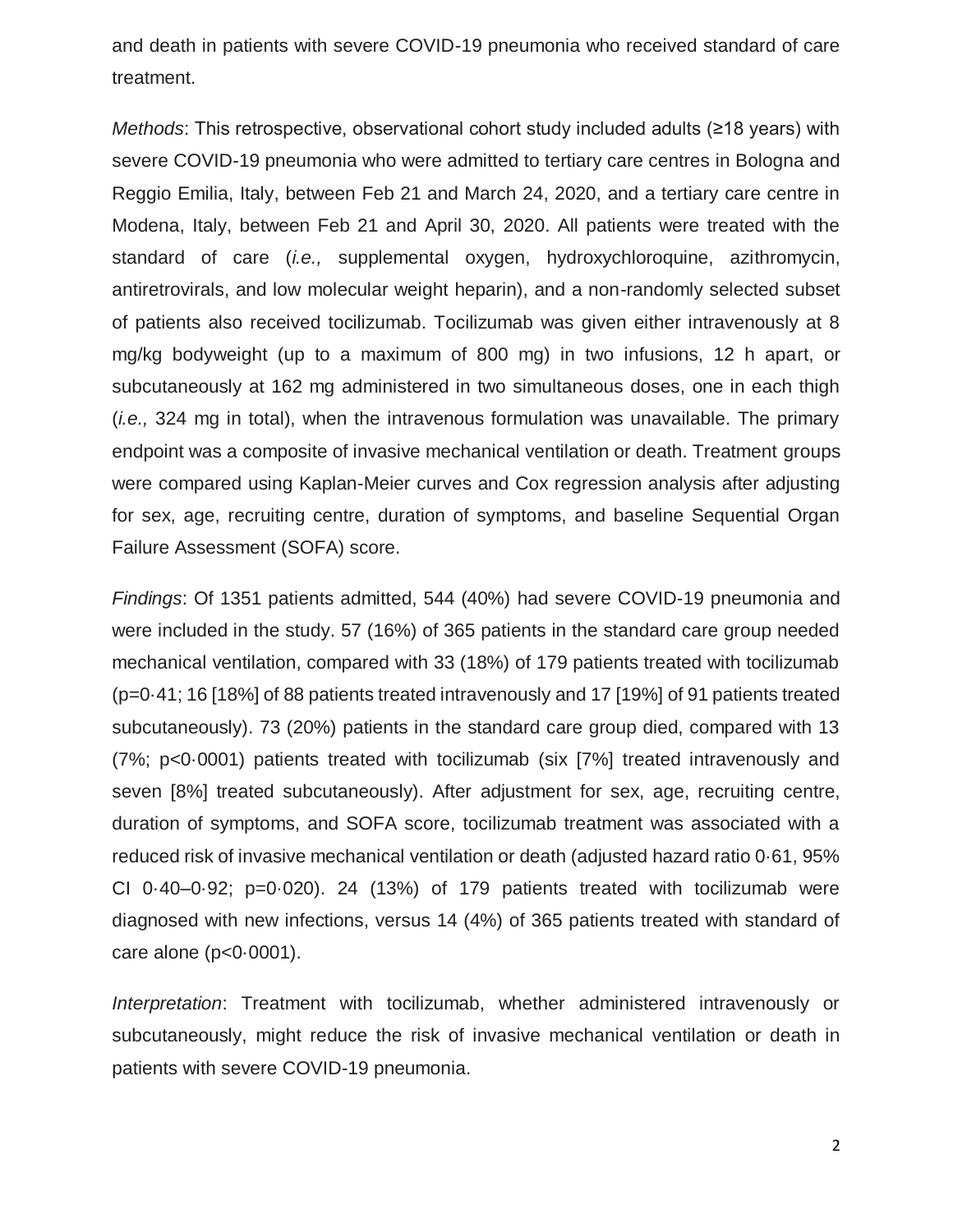[https://www.thelancet.com/journals/lanrhe/article/PIIS2665-9913\(20\)30173-9/fulltext](https://www.thelancet.com/journals/lanrhe/article/PIIS2665-9913(20)30173-9/fulltext)

## **Temporal radiographic changes in COVID-19 patients: Relationship to disease severity and viral clearance**

## **Abstract**

COVID-19 is "public enemy number one" and has placed an enormous burden on health authorities across the world. Given the wide clinical spectrum of COVID-19, understanding the factors that can predict disease severity will be essential since this will help frontline clinical staff to stratify patients with increased confidence. To investigate the diagnostic value of the temporal radiographic changes, and the relationship to disease severity and viral clearance in COVID-19 patients. In this retrospective cohort study, we included 99 patients admitted to the Renmin Hospital of Wuhan University, with laboratory confirmed moderate or severe COVID-19. Temporal radiographic changes and viral clearance were explored using appropriate statistical methods. Radiographic features from HRCT scans included ground-glass opacity, consolidation, air bronchogram, nodular opacities and pleural effusion. The HRCT scores (peak) during disease course in COVID-19 patients with severe pneumonia (median: 24.5) were higher compared to those with pneumonia (median: 10) ( $p = 3.56 \times 10 - 12$ ), with more frequency of consolidation (p = 0.025) and air bronchogram (p = 7.50 × 10−6). The median values of days when the peak HRCT scores were reached in pneumonia or severe pneumonia patients were 12 vs. 14, respectively (p = 0.048). Log-rank test and Spearman's Rank-Order correlation suggested temporal radiographic changes as a valuable predictor for viral clearance. In addition, follow up CT scans from 11 pneumonia patients showed full recovery. Given the values of HRCT scores for both disease severity and viral clearance, a standardised HRCT score system for COVID-19 is highly demanded.

### **Reference**

<https://www.nature.com/articles/s41598-020-66895-w>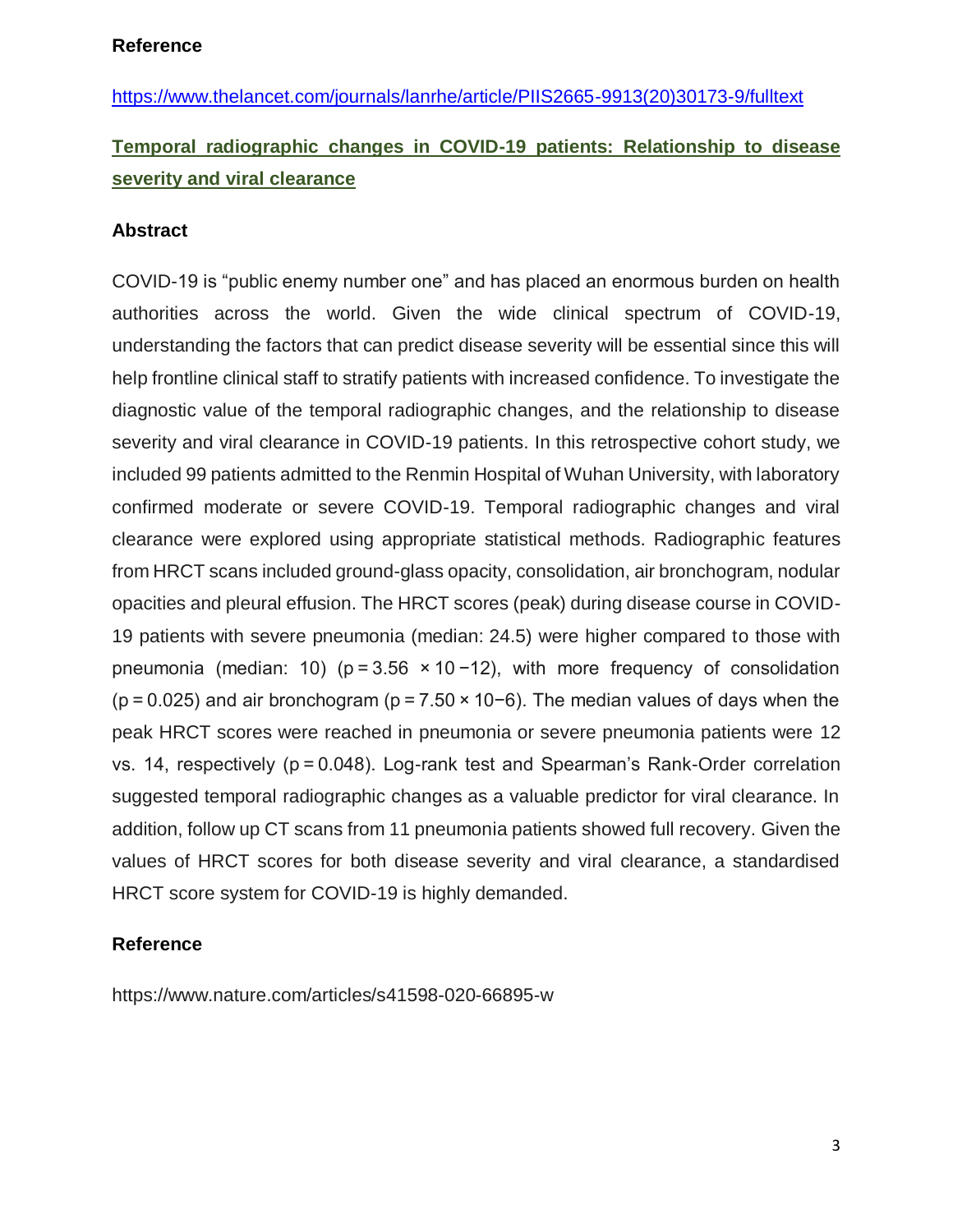# **The dark side of COVID-19: The need of integrated medicine for children with special care needs**

### **Abstract**

During the coronavirus disease 2019 (COVID‐19) outbreak, the Italian healthcare system dramatically changed in terms of delivery of standard of care. In Italy, about 2 million patients are affected by various rare disorders (70% of these are pediatric patients). A multidisciplinary approach is routinely performed in third‐level specialized centers in order to provide an assessment of global disease impact and to prevent and manage disease sequelae and comorbidities. Against this background context, the COVID-19 pandemic completely altered a previously well‐organized and carefully planned approach. Medical attention was invariably focused on COVID‐19, overshadowing any other potential clinical issue. Families of children affected by rare diseases were often geographically/physical isolated far from their normal treatment centers, and physicians were unable to fulfill their "traditional" role in caring for these patients. In this suddenly and drastically changed system, three main issues (lack of expertise, experience and integrated medicine) have been unmasked with describe specific examples. For more details, read the link given below.

### **Reference**

### <https://onlinelibrary.wiley.com/doi/10.1002/ajmg.a.61722>

# **Mental health status of the general population, healthcare professionals, and university students during 2019 coronavirus disease outbreak in Jordan: A cross**‐ **sectional study**

### **Abstract**

*Background*: The emergence of COVID‐19 global pandemic coupled with high transmission rate and mortality has created an unprecedented state of emergency worldwide. This global situation may have a negative impact on the psychological well‐ being of individuals which in turn impacts individuals' performance. This study aims to explore the prevalence of depression and anxiety among the GP, HCPs, and USs during COVID‐19 outbreak, and to identify key population(s) who might need psychological intervention.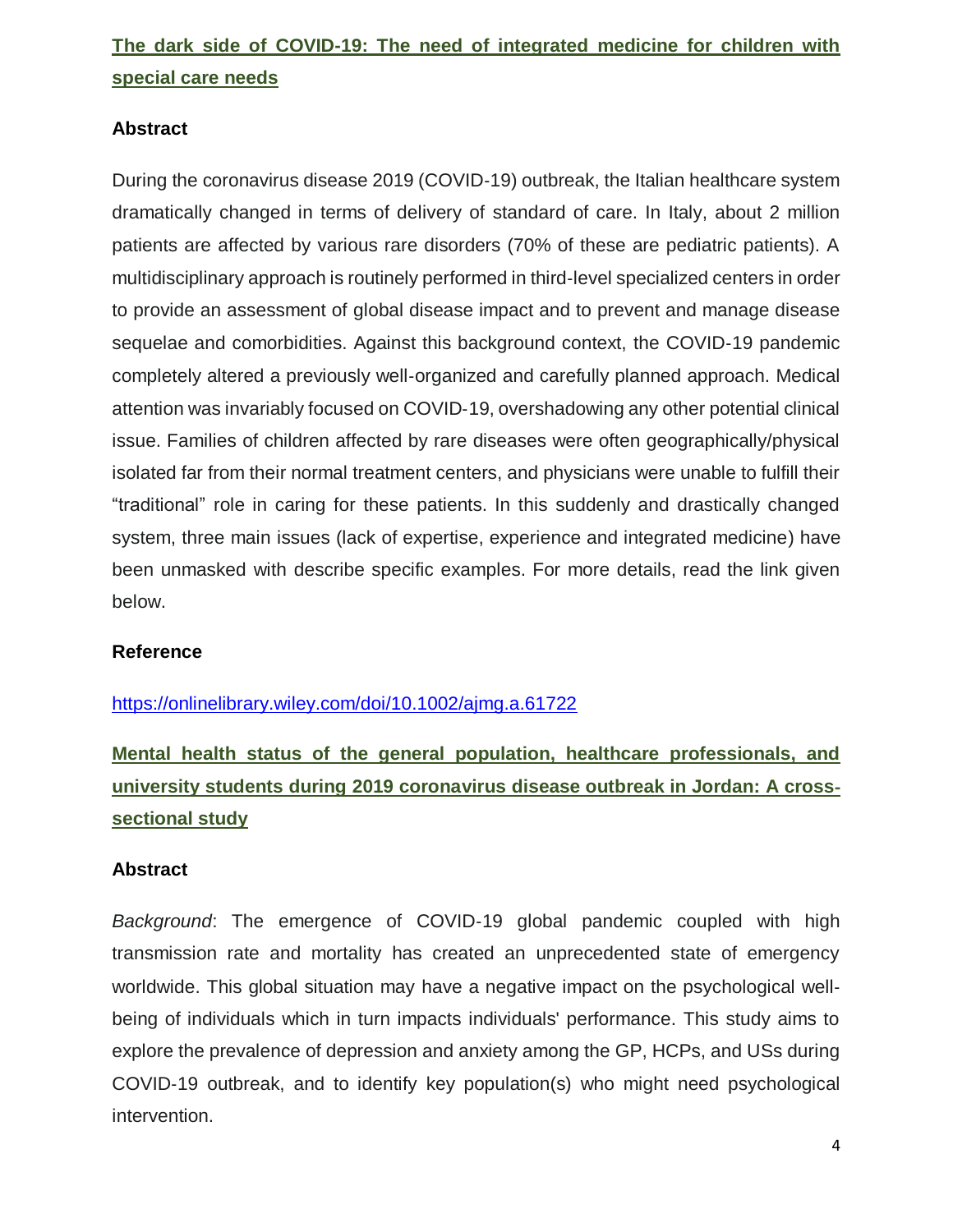*Methods*: A cross‐sectional study using an online survey was conducted in Jordan between 22 and 28 March 2020 to explore the mental health status (depression and anxiety) of the general population, healthcare professionals, and university students during the COVID‐19 outbreak. The Patient Health Questionnaire (PHQ‐9) and Generalized Anxiety Disorder‐7 (GAD‐7) were used to assess depression and anxiety among the study participants. Logistic regression analysis was used to identify predictors of depression and anxiety.

*Results*: The prevalence of depression and anxiety among the entire study participants was 23.8% and 13.1%, respectively. Anxiety was most prevalent across university students 21.5%, followed by healthcare professionals 11.3%, and general population 8.8%. Females among healthcare professionals and university students, divorced healthcare professionals, pulmonologists, and university students with history of chronic disease were at higher risk of developing depression. Females, divorced participants among the general population, and university students with history of chronic disease and those with high income (≥1,500 JD) were at higher risk of developing anxiety.

*Conclusions*: During outbreaks, individuals are put under extreme stressful condition resulting in higher risk of developing anxiety and depression particularly for students and healthcare professionals. Policymakers and mental healthcare providers are advised to provide further mental support to these vulnerable groups during this pandemic.

### **Reference**

### <https://onlinelibrary.wiley.com/doi/10.1002/brb3.1730>

## **Publication Date: June 22, 2020**

## **A neutralizing human antibody binds to the** *N***-terminal domain of the Spike protein of SARS-CoV-2**

### **Abstract**

Developing therapeutics against SARS-CoV-2 could be guided by the distribution of epitopes, not only on the receptor binding domain (RBD) of the Spike (S) protein, but also across the full Spike (S) protein. We isolated and characterized monoclonal antibodies (mAbs) from ten convalescent COVID-19 patients. Three mAbs showed neutralizing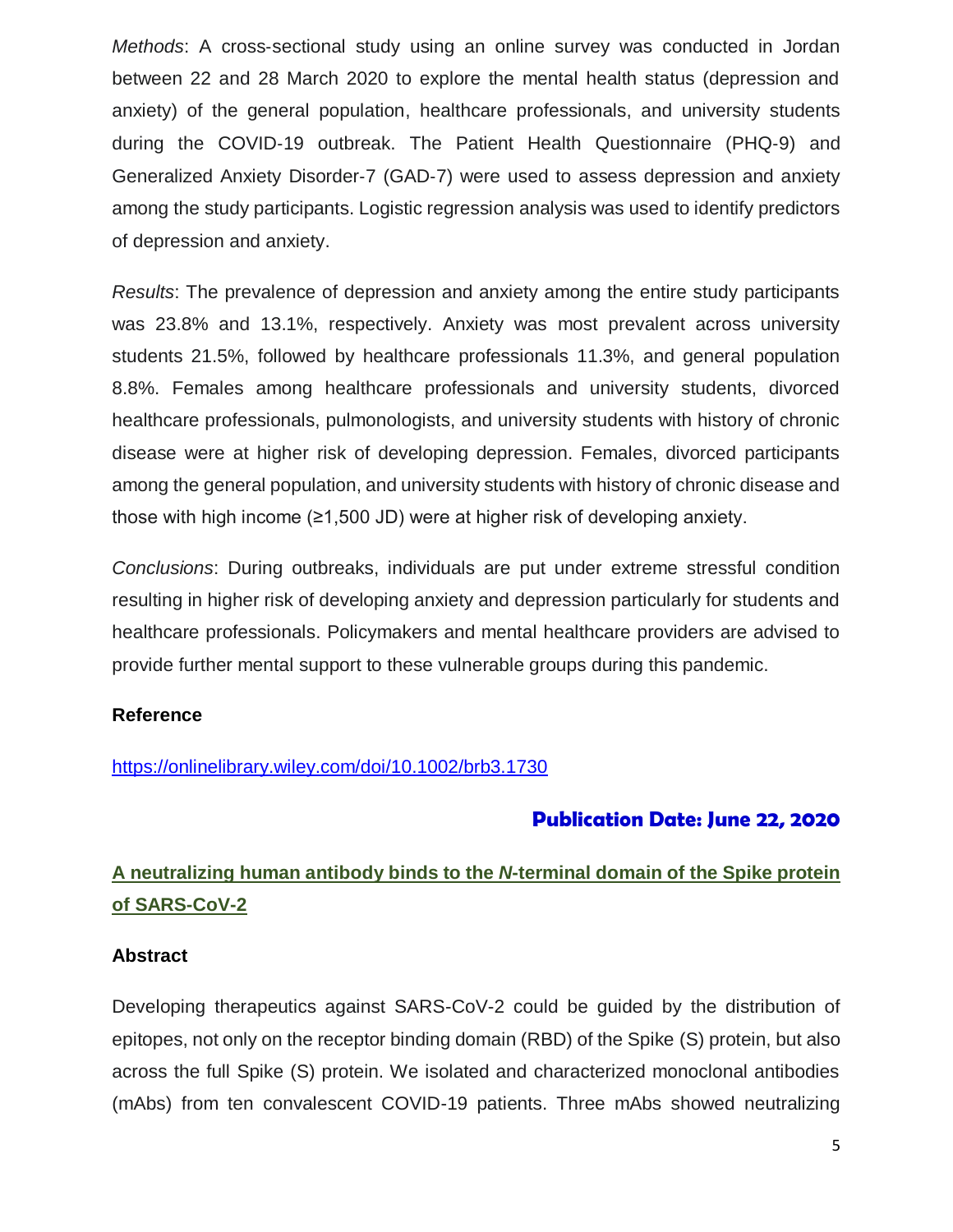activities against authentic SARS-CoV-2. An mAb, named 4A8, exhibits high neutralization potency against both authentic and pseudotyped SARS-CoV-2, but does not bind the RBD. We defined the epitope of 4A8 as the *N* terminal domain (NTD) of the S protein by determining its cryo-EM structure in complex with the S protein to an overall resolution of 3.1 Angstrom and local resolution of 3.3 Angstrom for the 4A8-NTD interface. This points to the NTD as a promising target for therapeutic mAbs against COVID-19.

## **Reference**

Chi, Xiangyang, Renhong Yan, Jun Zhang, Guanying Zhang, Yuanyuan Zhang, Meng Hao, *et. al.* "A neutralizing human antibody binds to the N-terminal domain of the Spike protein of SARS-CoV-2." *Science* (2020) (IF = 41.063).

# **Clinical epidemiological analyses of overweight/obesity and abnormal liver function contributing to prolonged hospitalization in patients infected with COVID-19**

## **Abstract**

Background: During the 2019 coronavirus disease (COVID-19) outbreak, obesity may contribute to COVID-19 transmission and deterioration. In addition, many patients with COVID-19 infection have suffered liver damage which might contribute to a worse prognosis. We conducted a clinical epidemiological analysis to investigate the association of overweight/obesity and abnormal liver function (ALF) with hospitalized duration in patients infected with COVID-19.

*Methods*: Fifty-eight patients with diagnosed COVID-19 (22 women & 36 men; average age: 49.2 ± 13.1 yr) were included, and their clinical data were collected at The Second Affiliated and Yuying Children's Hospital of Wenzhou Medical University, Zhejiang. Overweight/obesity was determined as body mass index (BMI) ≥24 kg/m2, ALF was determined as alanine aminotransferase >40 U/L, and prolonged hospitalization was lasting more than the median value of the hospitalized days (19 days) in this population.

*Results:* The proportions of prolonged hospitalization were elevated in patients with overweight/obesity and ALF compared with those without overweight/obesity (62.1% versus 26.1%, P = 0.010) and those without ALF (70.6% versus 41.5%, P = 0.043). Kaplan–Meier analysis showed that the hospitalized duration was increased from the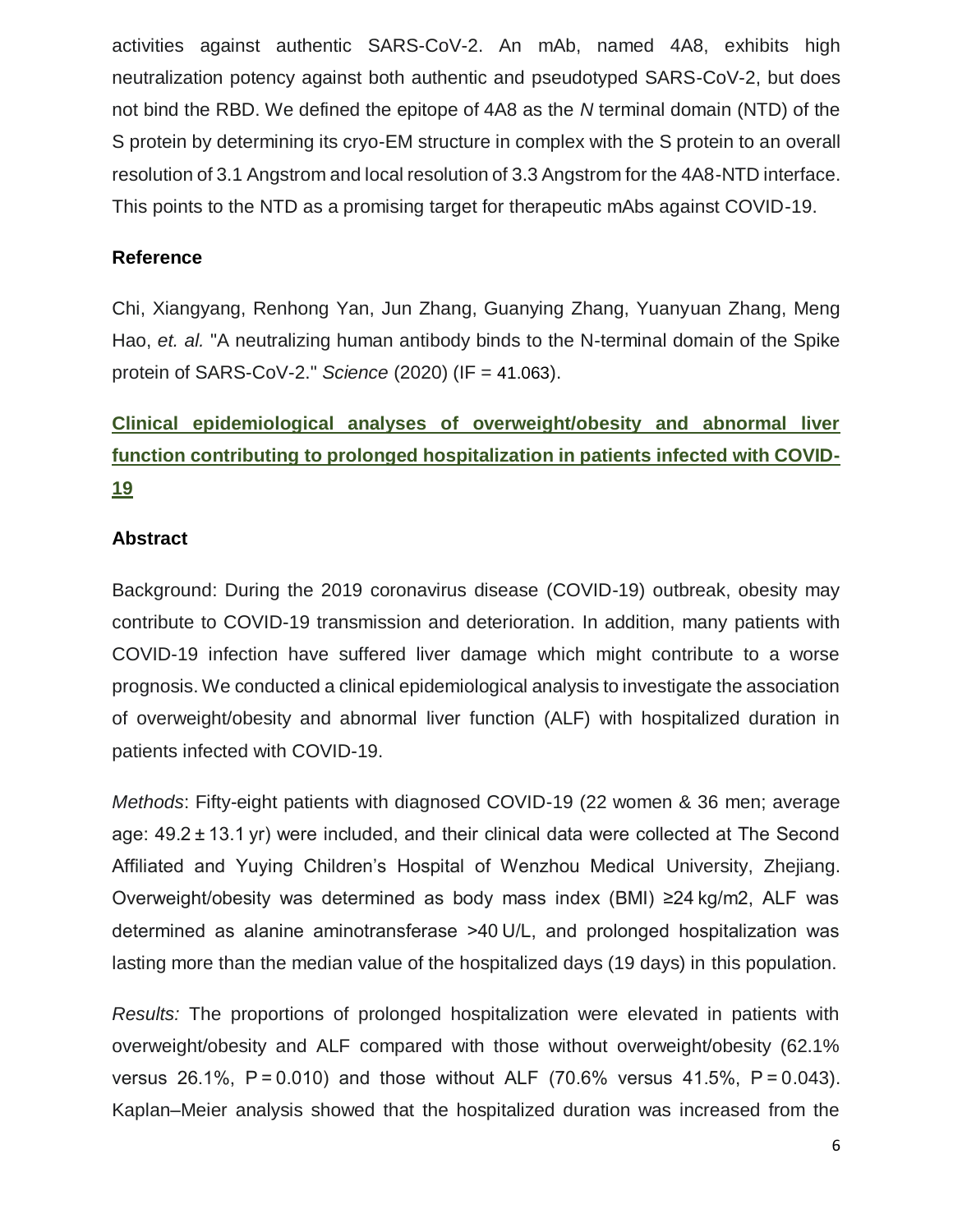patients with neither overweight/obesity nor ALF to those with either overweight/obesity or ALF, and to those with both of overweight/obesity and ALF (mean with 95% confidence interval: 16.4 [14.5–18.3] versus 25.3 [21.6–29.1] versus 28.3 [24.6–32.0], P for trend = 0.001). Being discharged from hospital in time was inversely and independently associated with BMI (hazard ratio  $[HR] = 0.75, 95\%$  CI: 0.63–0.90, P for trend = 0.002) and ALT (HR = 0.95, 95% CI: 0.92–0.99, P for trend = 0.007).

*Conclusions*: Present findings suggested that overweight/obesity and/or ALF contributed to predicting a probability of prolonged hospitalization in patients with COVID-19 infection, to whom extra attentions and precautions should be paid during clinical treatments.

## **Reference**

https://www.nature.com/articles/s41366-020-0634-3

## **A systematic review of pathological findings in COVID-19: A pathophysiological timeline and possible mechanisms of disease progression**

## **Abstract**

Developing therapeutics against SARS-CoV-2 could be guided by the distribution of epitopes, not only on the receptor binding domain (RBD) of the Spike (S) protein, but also across the full Spike (S) protein. We isolated and characterized monoclonal antibodies (mAbs) from ten convalescent COVID-19 patients. Three mAbs showed neutralizing activities against authentic SARS-CoV-2. An mAb, named 4A8, exhibits high neutralization potency against both authentic and pseudotyped SARS-CoV-2, but does not bind the RBD. We defined the epitope of 4A8 as the *N* terminal domain (NTD) of the S protein by determining its cryo-EM structure in complex with the S protein to an overall resolution of 3.1 Angstrom and local resolution of 3.3 Angstrom for the 4A8-NTD interface. This points to the NTD as a promising target for therapeutic mAbs against COVID-19.

## **Reference**

<https://www.nature.com/articles/s41379-020-0603-3>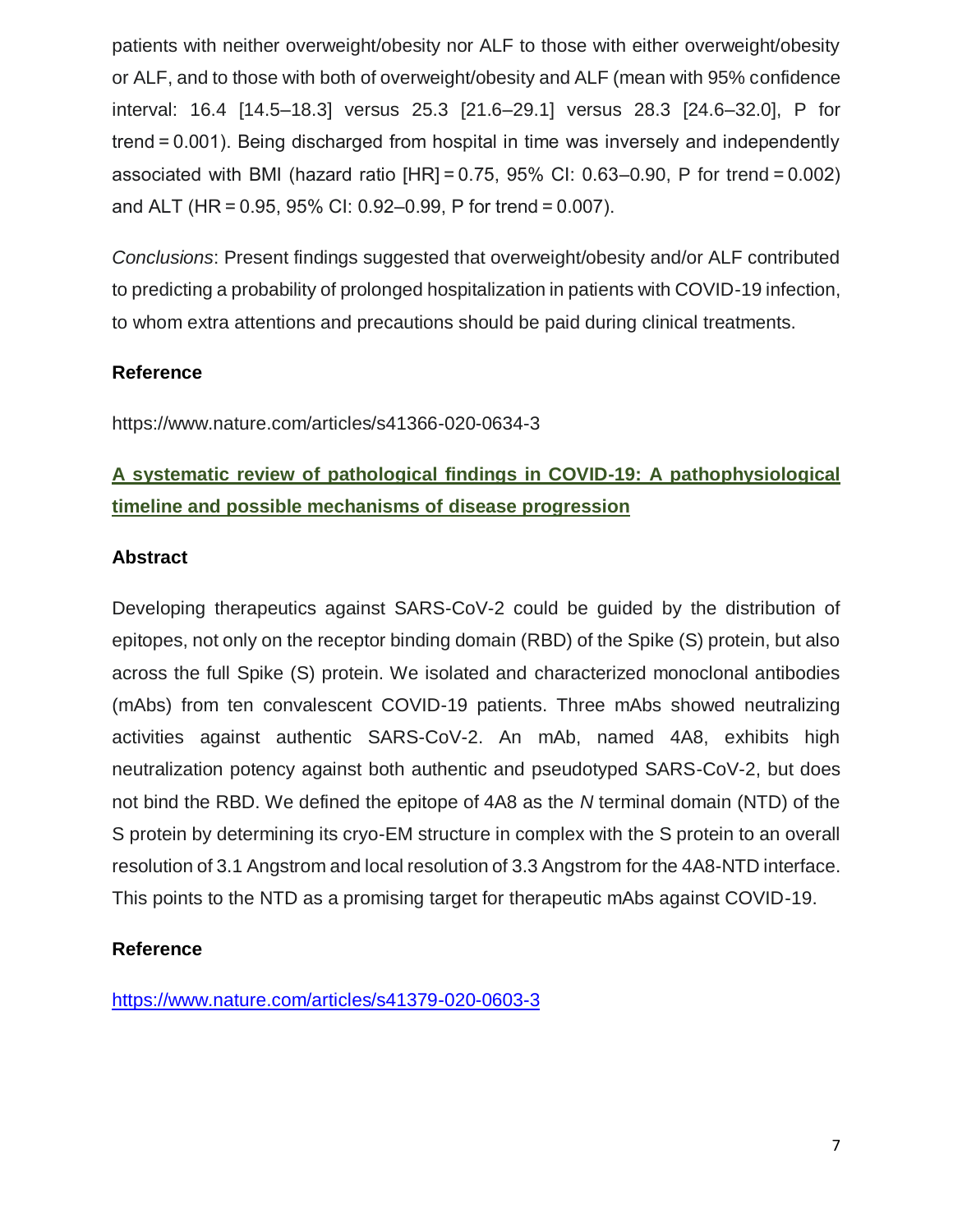# **Structure-based design of antiviral drug candidates targeting the SARS-CoV-2 main protease**

## **Abstract**

SARS-CoV-2 (severe acute respiratory syndrome coronavirus 2) is the etiological agent responsible for the global COVID-19 (coronavirus disease 2019) outbreak. The main protease of SARS-CoV-2, Mpro, is a key enzyme that plays a pivotal role in mediating viral replication and transcription. We designed and synthesized two lead compounds (11a and 11b) targeting Mpro. Both exhibited excellent inhibitory activity and potent anti– SARS-CoV-2 infection activity. The x-ray crystal structures of SARS-CoV-2 Mpro in complex with 11a or 11b, both determined at a resolution of 1.5 angstroms, showed that the aldehyde groups of 11a and 11b are covalently bound to cysteine 145 of Mpro. Both compounds showed good pharmacokinetic properties in vivo, and 11a also exhibited low toxicity, which suggests that these compounds are promising drug candidates.

## **Reference**

Dai, Wenhao, Bing Zhang, Haixia Su, Jian Li, Yao Zhao, Xiong Xie, Zhenming Jin *et al.* "Structure-based design of antiviral drug candidates targeting the SARS-CoV-2 main protease." *Science* (2020) (IF = 41.063).

## **Natural products' role against COVID-19**

## **Abstract**

COVID-19 is a viral disease caused by a new severe acute respiratory syndrome (SARS-CoV-2), which has quickly resulted in a pandemic. As a great threat to global public health, the development of a treatment has become vital, and a rush to find a cure has mobilized researchers from all areas across the world. Synthetic drugs, such as hydroxychloroquine, have gained attention. However, the efficacy of repositioned drugs is still under evaluation, and besides, some severe side effects are a cause for concern. This emphasizes the urgency for treatment options, which can be both safe and effective. With this in mind, natural products could be an important resource in the development of COVID-19 treatment, as they have already contributed in the past to treatments against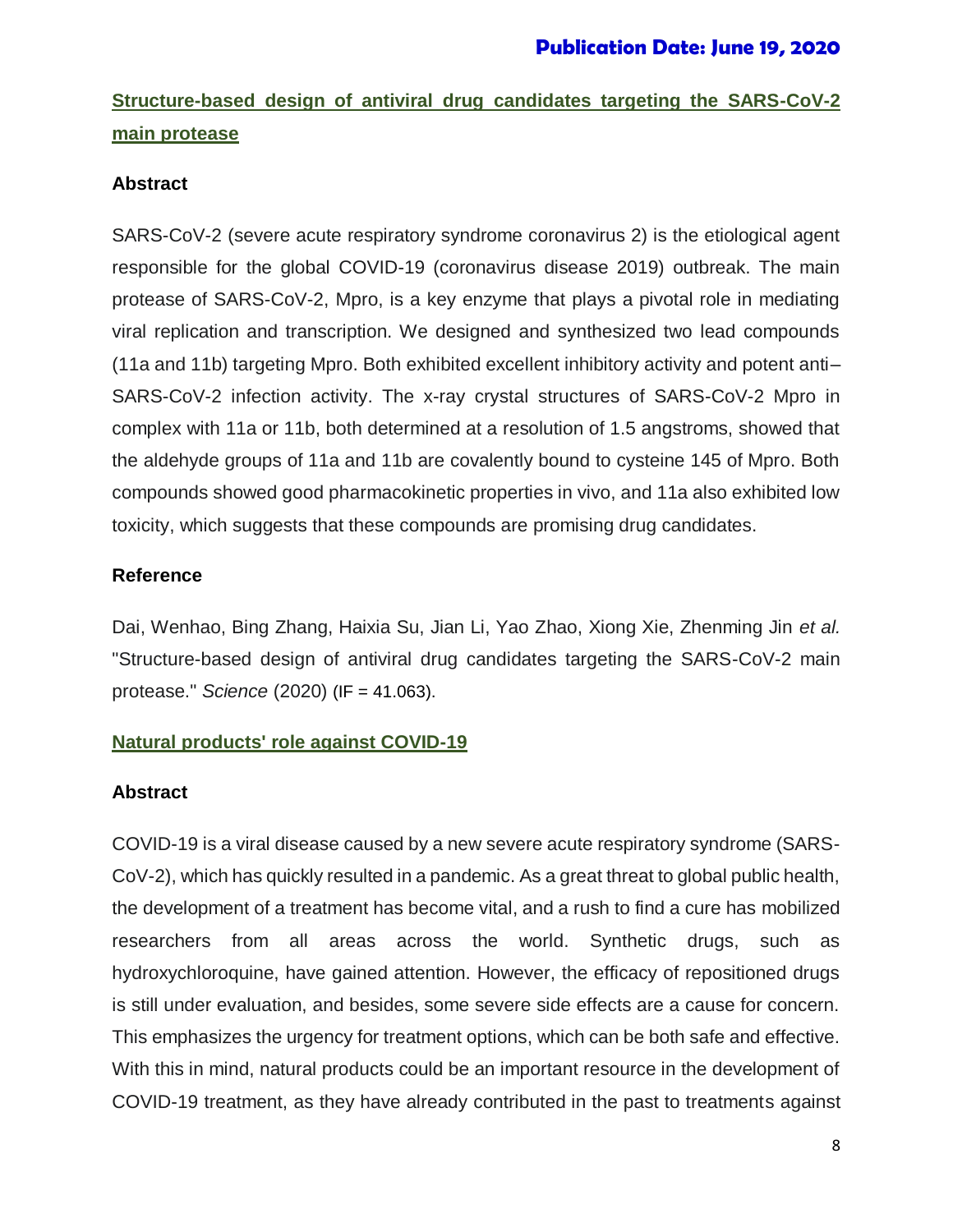other viruses, such as HIV, MERS-CoV, and influenza. Natural products are described long term as bioactive substances and some phytochemical classes such as flavonoids, alkaloids, and peptides are known antiviral bioproducts, and have been virtually tested with success against COVID-19. However, important issues still need to be addressed as to their bioavailability and true efficacy in vivo. This review intends to systematically evaluate the natural metabolites that could potentially be used against this new disease looking at their natural sources, mechanism of action and previous pharmacological usages. The aim is to provide a starting point for this research area in order to speed up the establishment of anti-SARS-CoV-2 bioproducts.

#### **Reference**

[Da Silva Antonio,](https://pubs.rsc.org/en/results?searchtext=Author%3AAnanda%20da%20Silva%20Antonio) Ananda, Larissa S. M. [Wiedemann](https://pubs.rsc.org/en/results?searchtext=Author%3ALarissa%20Silveira%20Moreira%20Wiedemann) and Valdir F. [Veiga-Junior](https://pubs.rsc.org/en/results?searchtext=Author%3AValdir%20Flor%C3%AAncio%20Veiga-Junior) "Structure-based design of antiviral drug candidates targeting the SARS-CoV-2 main protease." *RSC Advances*, no. 10 (2020): 23379-23393 (IF = 3.049).

## **Temporal profiling of plasma cytokines, chemokines and growth factors from mild, severe and fatal COVID-19 patients**

#### **Abstract**

The pathogenesis of COVID-19 has been heavily investigated in the past months, which is characterized by diffuse alveolar damage, focal reactive hyperplasia of pneumocytes, inflammatory cellular infiltration, vasculitis, hypercoagulability, neutrophilia, and lymphopenia. Studies have suggested that hyper-inflammation is linked to more severe disease of COVID-19, which is characterized by a cytokine releasing syndrome (CRS). It has been reported that some inflammatory cytokines and chemokines are upregulated in COVID-19 patients. However, these studies are limited by the small sample size, narrowed cytokine and chemokine spectrum, and absence of temporal kinetic analysis of these factors with disease progression. Currently, limited information is available on host factors and biomarkers affecting individual outcomes in COVID-19. Identification of host plasma factors that are correlated to COVID-19 progression may provide potential biomarkers and targets for developing therapeutics.

In current study, the kinetic changes of plasma levels of cytokines was systematically investigated by collecting chemokines and growth factors (CCGFs) over the disease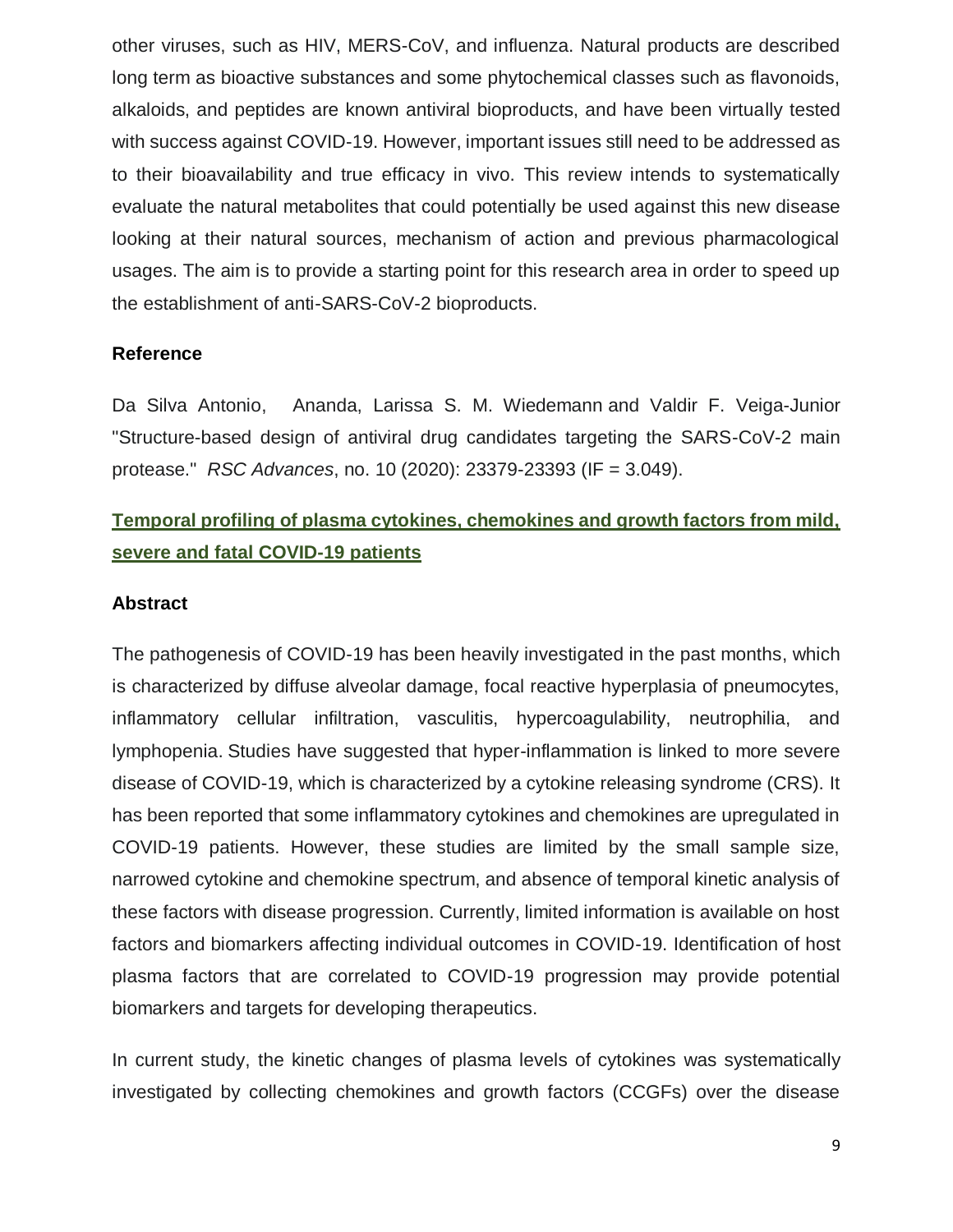courses in COVID-19 patients as well as the correlations between the CCGF profiles and disease severity, levels of 48 CCGFs in plasma of mild, severe and fatal COVID-19 patients. In conclusion, results suggested that SARS-CoV-2 infection induced an extensive CRS, which contributed to the pathogenesis of COVID-19. The primary proinflammatory cytokines, Th2-type cytokines, certain inflammatory chemokines and growth factors are upregulated in mild, severe and fatal COVID-19 patients. It is also possible that these CCGFs are involved in common pulmonary inflammation and respiratory symptoms in COVID-19 patients. In this context, the recent clinical trial of the IL-6 receptor antibody tocilizumab for the treatment of severe COVID-19 is provided as an example. For details, read the link below.

## **Reference**

[Xu, Zhi-Sheng, Ting Shu, Liang Kang, Di Wu, Xing Zhou, Bo-Wei Liao, Xiu-Lian Sun, Xi](https://pubs.rsc.org/en/results?searchtext=Author%3AAnanda%20da%20Silva%20Antonio)  [Zhou, and Yan-Yi Wang. "Temporal profiling of plasma cytokines, chemokines and growth](https://pubs.rsc.org/en/results?searchtext=Author%3AAnanda%20da%20Silva%20Antonio)  [factors from mild, severe and fatal COVID-19 patients."](https://pubs.rsc.org/en/results?searchtext=Author%3AAnanda%20da%20Silva%20Antonio) *Signal Transduction and Targeted Therapy* [5, no. 1 \(2020\): 1-3](https://pubs.rsc.org/en/results?searchtext=Author%3AAnanda%20da%20Silva%20Antonio) (IF = 1.548).

# **NEWSLETTER**

## **Publication Date: June 24, 2020**

## **Coronavirus research updates: A finely detailed map reveals a viral protein's Achilles' heel**

Jesse Bloom (Fred Hutchinson Cancer Research Center in Seattle) and his colleagues have created and described (*published on June 24*) more than 3,800 variations of the protein that the new coronavirus uses to latch on to its targets — a feat that reveals which parts of the protein are crucial for binding to human cells. This knowledge could help researchers to develop molecules that neutralize the virus's ability to infect cells. More than 16,000 people in Lombardy have died of COVID-19, making the region the epicentre of Italy's coronavirus outbreak. Piero Poletti (at the Health Protection Agency of Pavia, Itlay) and colleagues studied (*published on June 23*) people in Lombardy who had had close contact with an infected person. Roughly half of these 5,484 contacts became infected themselves. A trawl (*published on June 22*) through a monkey genome using the CRISPR–Cas9 genome-editing system has identified a handful of genes that might help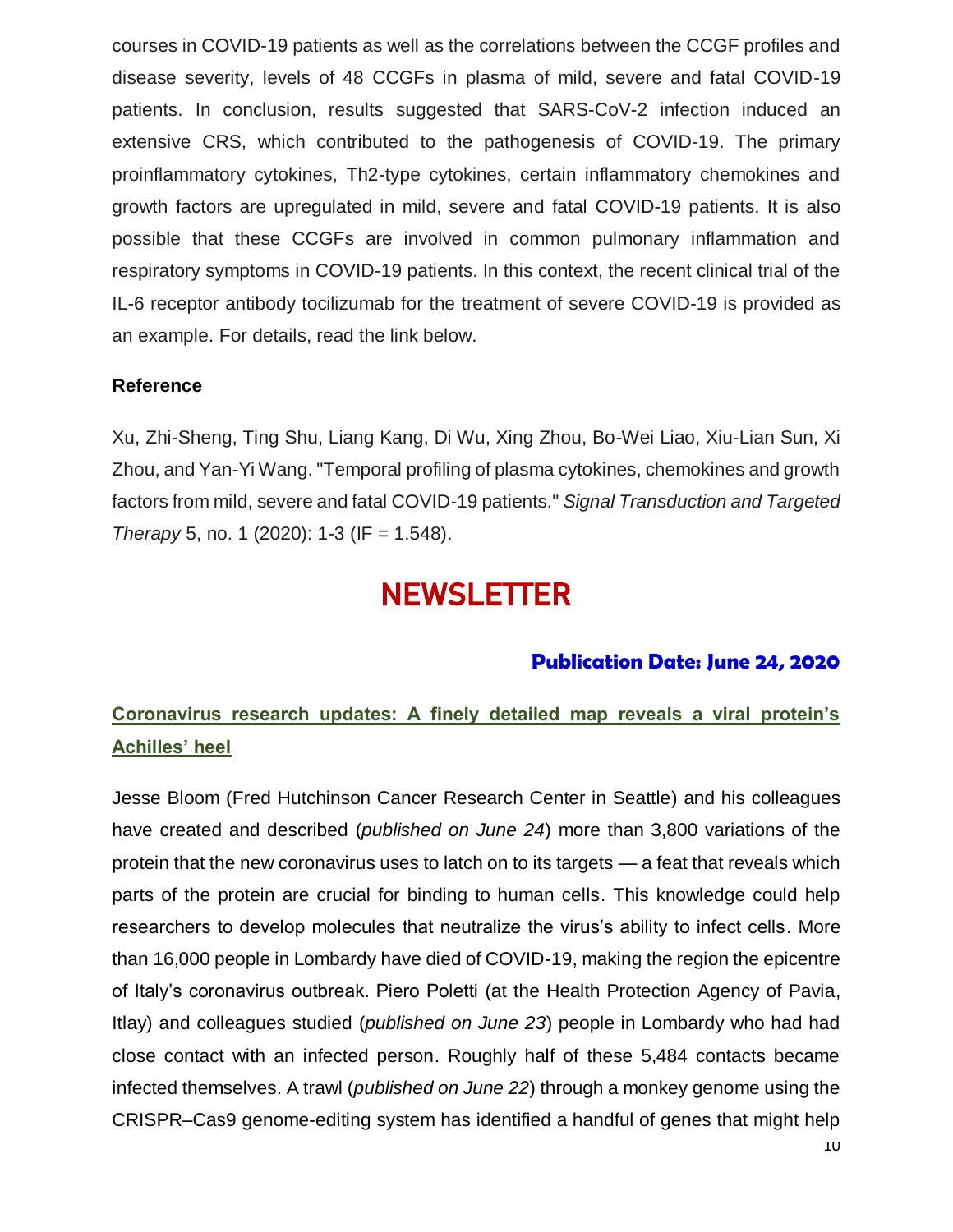the new coronavirus to infect its hosts. The discovery of host genes that aid viral activity could aid the development of new therapies. A report (*published on June 19*) should that people under the age of 20 are much less likely than their elders to catch the new coronavirus from an infected household member. Therefore, youth is a shield against infection by close contacts. For more details, view the link given below.

### **Reference**

<https://www.nature.com/articles/d41586-020-00502-w>

## **Mounting clues suggest the coronavirus might trigger diabetes**

Diabetes is already known to be a key risk factor for developing severe COVID-191 and people with the condition are more likely to die. P. Zimmet, who studied the metabolic disease (at Monash University in Melbourne, Australia) said: "Diabetes is dynamite if you get COVID-19". Zimmet is among a growing number of researchers who think that diabetes doesn't just make people more vulnerable to the coronavirus, but that the virus might also trigger diabetes in some cases. Evidence from tissue studies and some people with COVID-19 showed that the virus damages insulin-producing cells, causing diabetes in the patients. For more details, read the link given below.

### **Reference**

<https://www.nature.com/articles/d41586-020-01891-8>

## **Publication Date: June 22, 2020**

### **Going back in time for an antibody to fight COVID-19**

The COVID-19 pandemic is the biggest public-health crisis in a century, and the development of medical interventions to combat the SARS-CoV-2 coronavirus is a top priority. Pinto *et al.* provided evidence needed to take one of the crucial first steps for such efforts in the developing arena of antibody immunotherapy. The study revealed the insights that can be gained from antibodies made by a person, who had a coronavirus infection that caused the disease SARS.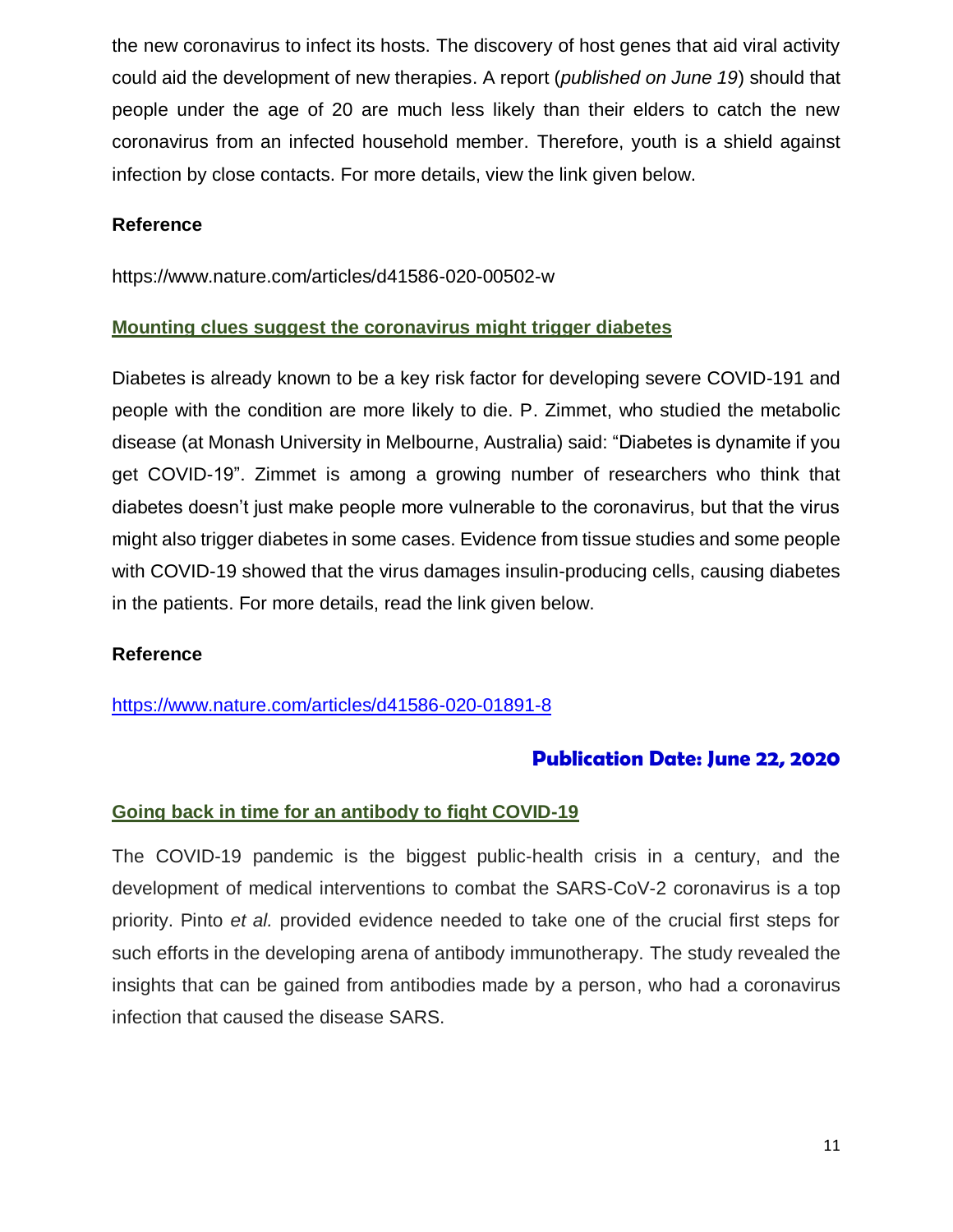## **Reference**

<https://www.nature.com/articles/d41586-020-01816-5>

# REPORT

## **Publication Date: June 23, 2020**

## **A mathematical model reveals the influence of population heterogeneity on herd immunity to SARS-CoV-2**

Despite various levels of preventive measures, in 2020 many countries have suffered severely from the coronavirus 2019 (COVID-19) pandemic caused by the severe acute respiratory syndrome coronavirus 2 (SARS-CoV-2) virus. We show that population heterogeneity can significantly impact disease-induced immunity as the proportion infected in groups with the highest contact rates is greater than in groups with low contact rates. We estimate that if  $R_0 = 2.5$  in an age-structured community with mixing rates fitted to social activity then the disease-induced herd immunity level can be around 43%, which is substantially less than the classical herd immunity level of 60% obtained through homogeneous immunization of the population. Our estimates should be interpreted as an illustration of how population heterogeneity affects herd immunity, rather than an exact value or even a best estimate. For details, read the link given below.

## **Reference**

https://science.sciencemag.org/content/early/2020/06/22/science.abc6810?rss=1

# **PERSPECTIVE**

## **Publication Date: June 23, 2020**

### **Seeing COVID-19 through José Saramago's Blindness**

Therapeutics against coronavirus disease 2019 (COVID-19) are urgently needed. Granulocyte–macrophage colony-stimulating factor (GM-CSF), a myelopoietic growth factor and pro-inflammatory cytokine, plays a critical role in alveolar macrophage homeostasis, lung inflammation and immunological disease. Both administration and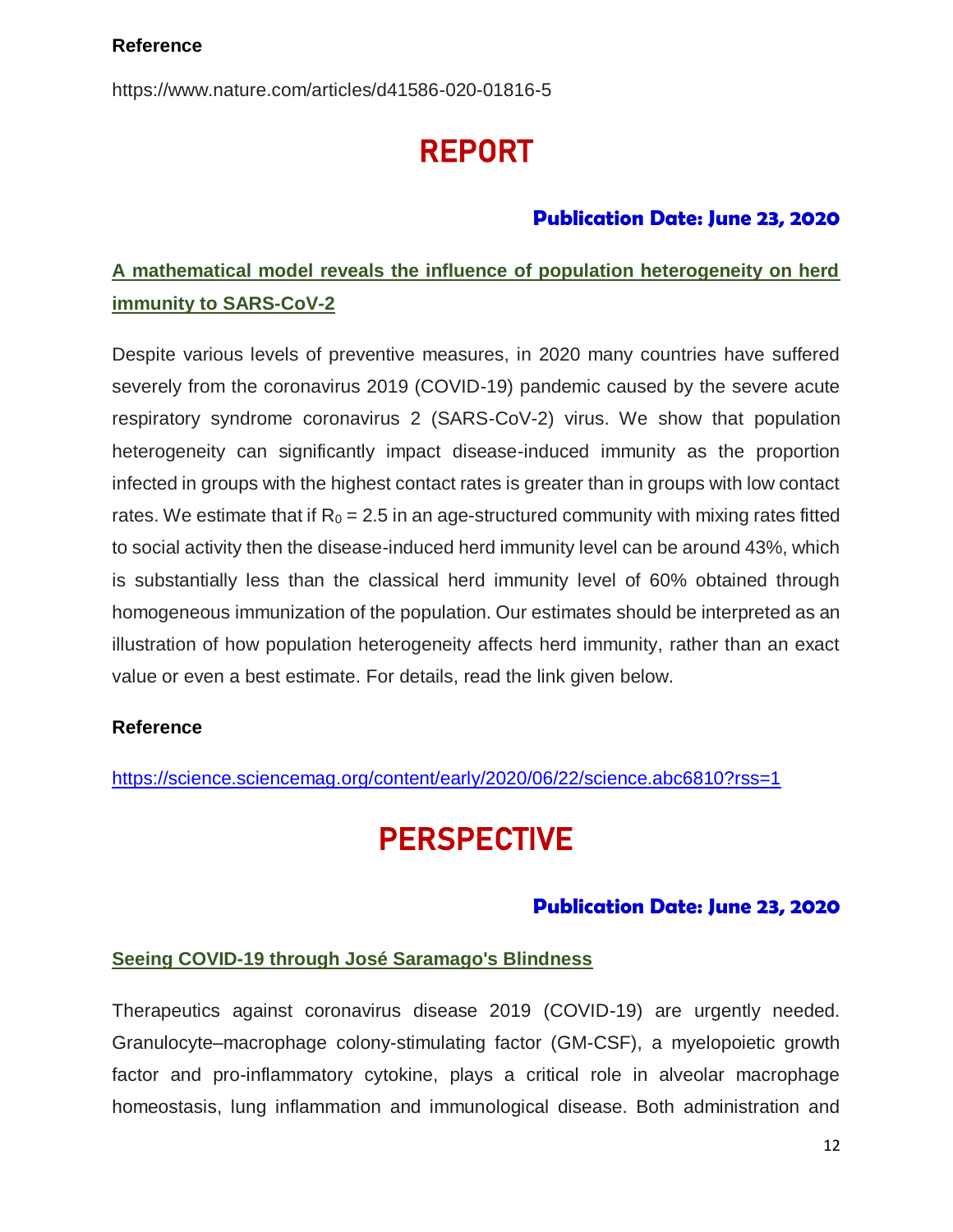inhibition of GM-CSF are currently being therapeutically tested in COVID-19 clinical trials. This Perspective discusses the pleiotropic biology of GM-CSF and the scientific merits behind these contrasting approaches.

## **Reference**

https://www.nature.com/articles/s41577-020-0357-7

## **Publication Date: June 19, 2020**

## **COVID-19 revisiting inflammatory pathways of arthritis**

### **Abstract**

Coronavirus disease 2019 (COVID-19) is an infectious disease, caused by severe acute respiratory syndrome coronavirus 2, which predominantly affects the lungs and, under certain circumstances, leads to an excessive or uncontrolled immune activation and cytokine response in alveolar structures. The pattern of pro-inflammatory cytokines induced in COVID-19 has similarities to those targeted in the treatment of rheumatoid arthritis. Several clinical studies are underway that test the effects of inhibiting IL-6, IL-1β or TNF or targeting cytokine signalling via Janus kinase inhibition in the treatment of COVID-19. Despite these similarities, COVID-19 and other zoonotic coronavirusmediated diseases do not induce clinical arthritis, suggesting that a local inflammatory niche develops in alveolar structures and drives the disease process. COVID-19 constitutes a challenge for patients with inflammatory arthritis for several reasons, in particular, the safety of immune interventions during the pandemic. Preliminary data, however, do not suggest that patients with inflammatory arthritis are at increased risk of COVID-19.

### **Reference**

https://www.nature.com/articles/s41584-020-0451-z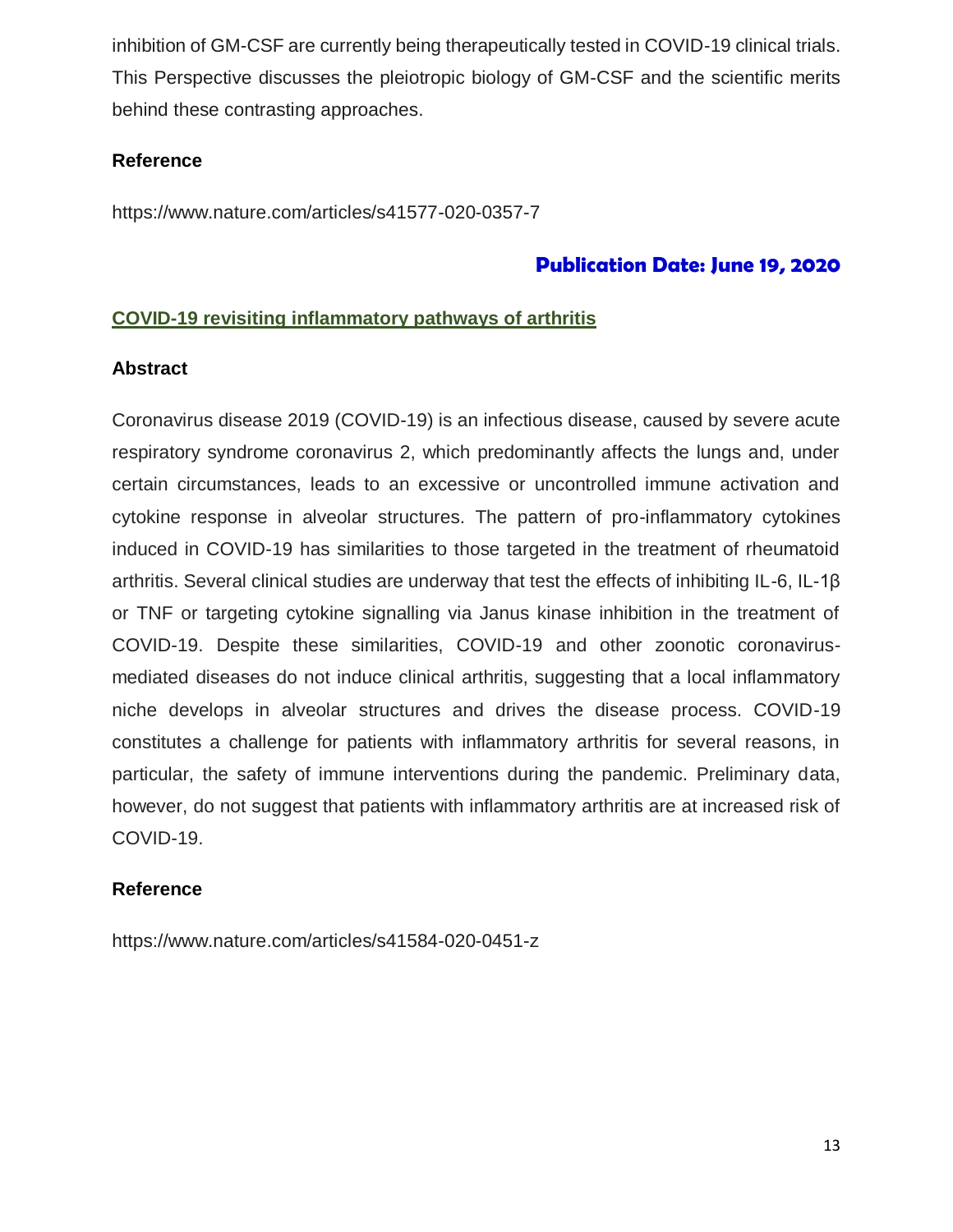# **CORRESPONDANCE**

## **Publication Date: June 22, 2020**

### **Children with COVID-19 at a specialist centre: Initial experience and outcome**

### **Abstract**

The 2019 novel severe acute respiratory syndrome coronavirus 2 (SARS-CoV-2) causes COVID-19, characterised by potentially severe respiratory and gastrointestinal symptoms, in humans. As of late May 2020, there were around 5 million confirmed cases of COVID-19 and more than 300,000 associated deaths globally. COVID-19 can affect children, but it appears to be associated with fewer symptoms and less severe disease compared with adults, with correspondingly lower case-fatality rates. A cohort of paediatric patients was examined between March 1 and May 15, 2020, presenting to Great Ormond Street Hospital, London, UK (a specialist children's hospital), with suspected COVID-19 to document their clinical characteristics and outcomes with regard to the presence of underlying medical conditions associated with vulnerability. During the study, with a daily average of 326 inpatients, on average ten were positive for SARS-CoV-2 at any time, representing around 3% of the hospital inpatient population. This is much lower than the estimated 25% COVID-19-positive population reported across adult London trusts. These data also confirmed that some children with SARS-CoV-2 might have severe disease with requirement for intensive care admission. In addition, most of the infected children showed mild disease, in contrast to adults with typical features of COVID-19 disease. For more details, read the link below.

### **Reference**

https://www.thelancet.com/journals/lanchi/article/PIIS2352-4642(20)30204-2/fulltext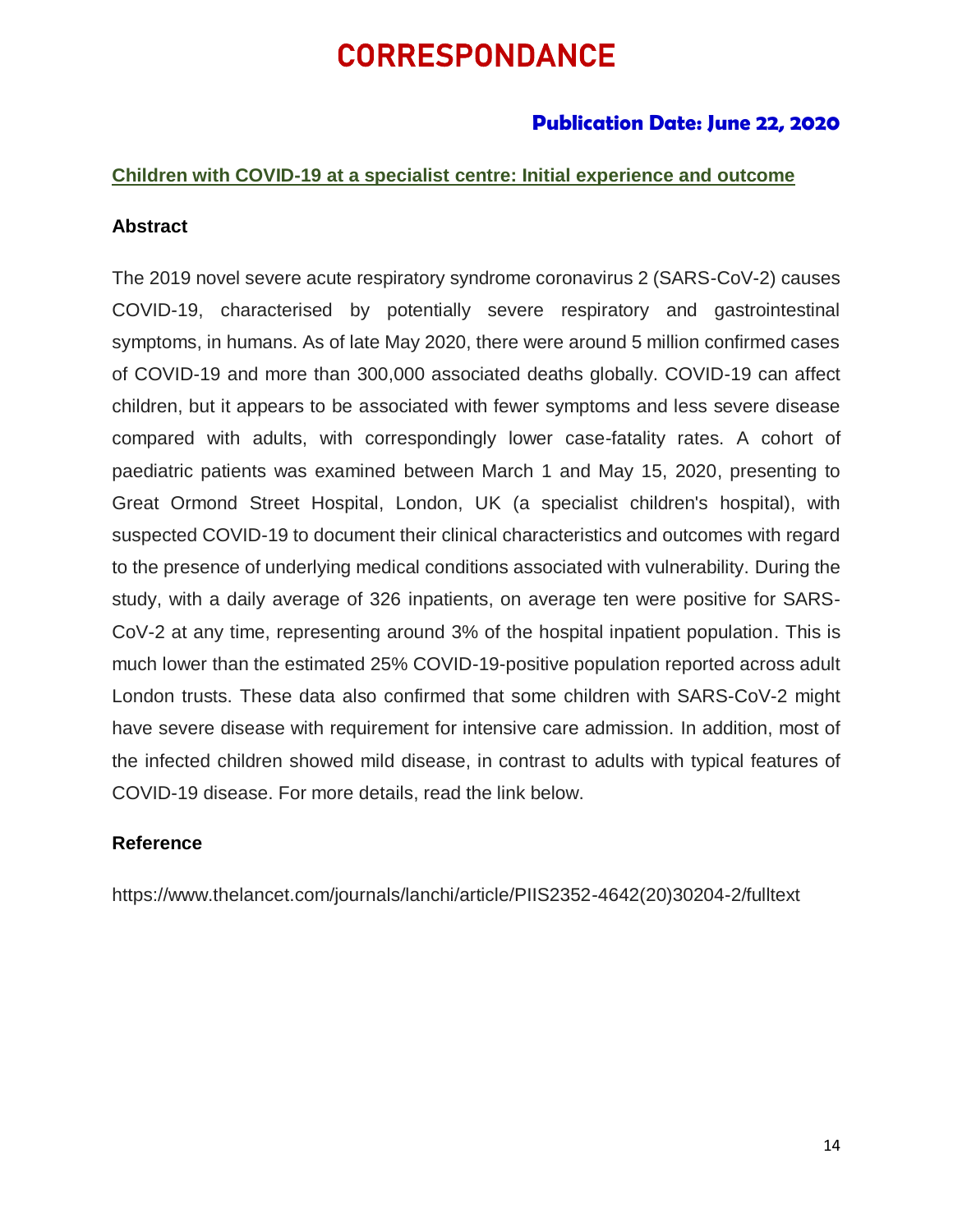# **EDITORIAL**

## **Publication Date: June 19, 2020**

## **COVID-19 and cancer**

With the spread of coronavirus disease 2019 (COVID-19), countries and states have instituted lockdowns. These decisions have been difficult and are sometimes described as benefiting the public health at the expense of the economy. Fear of contracting the coronavirus in health care settings has dissuaded people from screening, diagnosis, and treatment for non–COVID-19 diseases. The consequences for cancer outcomes, for example, could be substantial.

At many hospitals, so-called "elective" cancer treatments and surgeries have been deprioritized to preserve clinical capacity for COVID-19 patients. For example, some patients are receiving less intense chemotherapy and/or radiotherapy. In other cases, patients' operations to remove a newly detected tumor are being delayed. There can be no doubt that the COVID-19 pandemic is causing delayed diagnosis and suboptimal care for people with cancer. This delay is expected to increase the number of excess deaths per year would peak in the next year or two, due to breast and colorectal cancers.

In addition, the COVID-19 pandemic has caused an unprecedented disruption throughout the cancer research community, shuttering many labs and slowing down cancer clinical trial operations. Given the long timeline between basic cancer research and changes to cancer care, the effects of pausing research today may lead to slowdowns in cancer progress for many years to come. Therefore, ignoring life-threatening non–COVID-19 conditions, such as cancer for too long may turn one public health crisis into many others. For more detail, see the link given below.

### **Reference**

https://science.sciencemag.org/content/368/6497/1290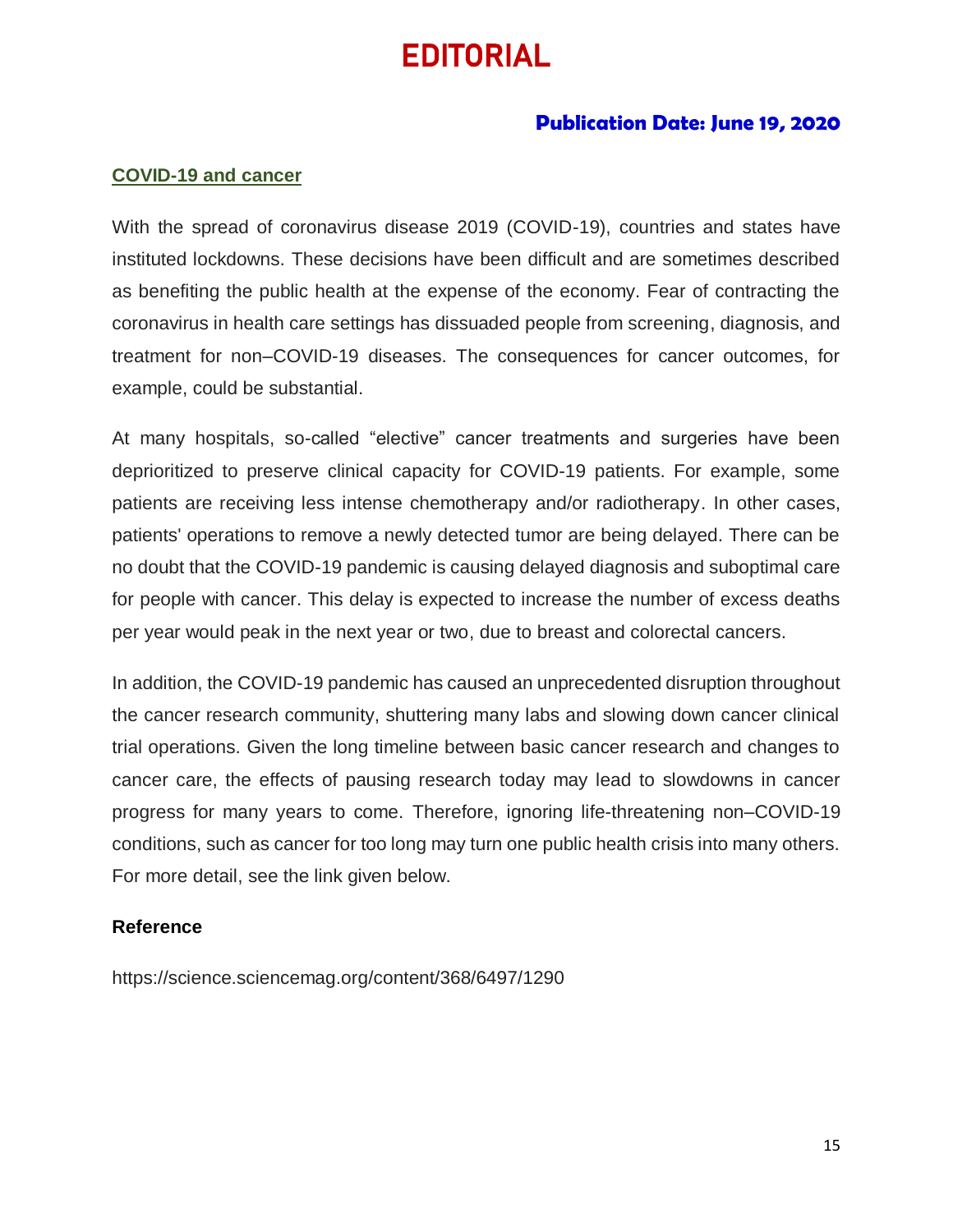# COMMENT

## **Publication Date: June 24, 2020**

### **Observational study of UK mobile health apps for COVID-19**

#### **Abstract**

The COVID-19 pandemic has caused global disruption to society and their health-care systems. In the setting of COVID-19, organisations in the UK such as National Health Service (NHS) Digital, NHSX, and NHS Business Services Authority have emphasised the need for mobile technology in managing the situation. This technology focus has led to an increase in the mobile phone apps developed for COVID-19. However, despite the increased enthusiasm for mobile health technologies during the COVID-19 pandemic, data for their wider adoption is currently scarce because of potential hurdles related to their design, usability, functionality, and security features. It is difficult to evaluate the effectiveness of COVID-19 apps because they have been implemented quickly to ensure they have a timely effect. An observational study was carried out to evaluate the features of mobile phone apps released in response to the COVID-19 pandemic. Foir more details, read the link given below.

#### **Reference**

https://www.thelancet.com/journals/landig/article/PIIS2589-7500(20)30144-8/fulltext

## **Publication Date: June 22, 2020**

### **Use of aerosolised medications at home for COVID-19**

#### **Abstract**

Respiratory viruses are the most common trigger for pulmonary disease exacerbations and infection can result in deterioration in patient symptoms. Although inhaled medications are commonly used, many clinicians have questioned whether inhaled corticosteroids (ICS) affect acute respiratory infection and disease progression caused by severe acute respiratory syndrome coronavirus 2 (SARS-CoV-2). Because ICS are considered immunosuppressive, some clinicians are unsure about using these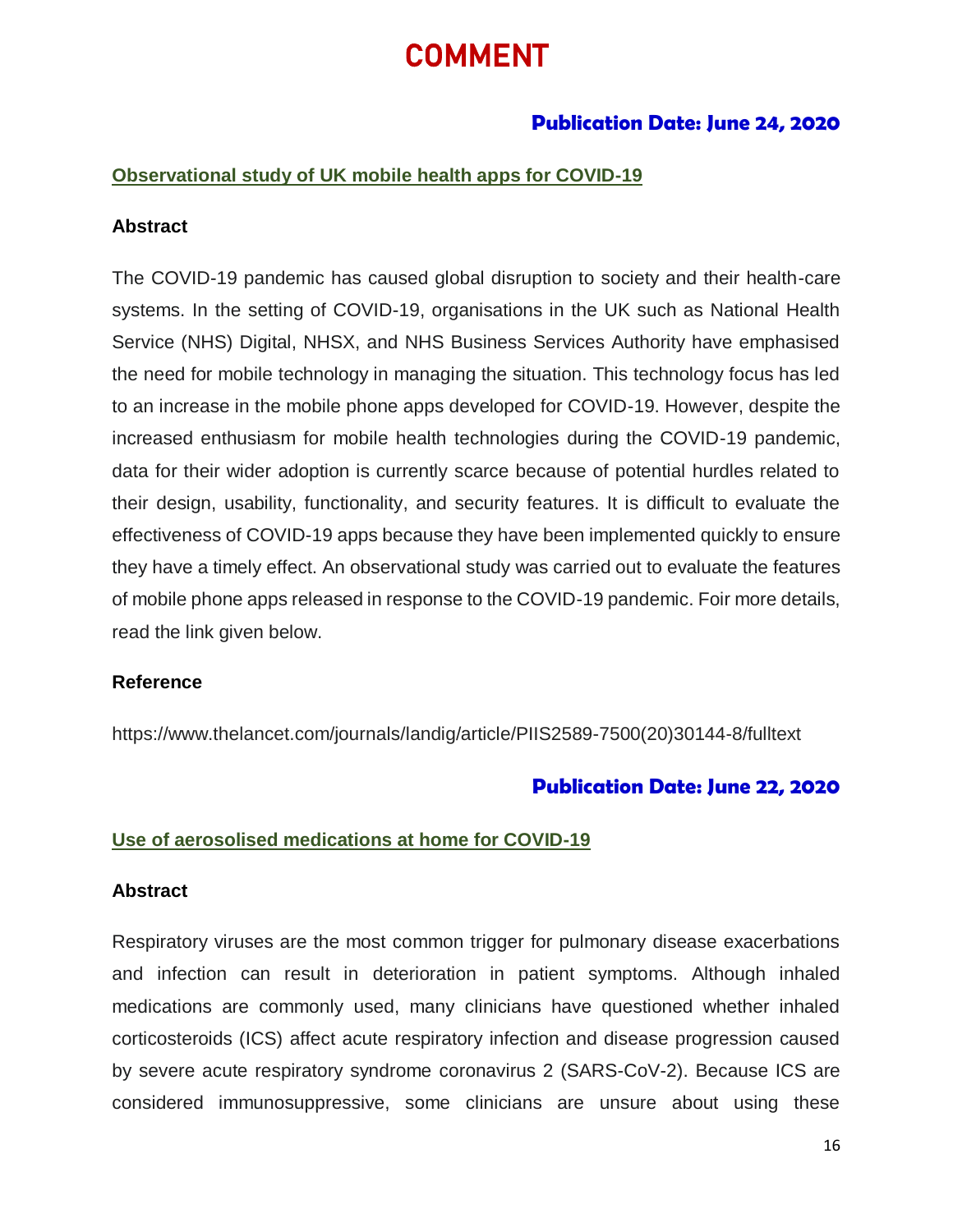medications during the COVID-19 pandemic. Patients also hesitate to use inhaled medications that are seen as a potential source of viral transmission and immunosuppression. Despite many discussions on COVID-19 having taken place, little attention has been brought to patients with pulmonary diseases treated at home. This study showed that avoiding unnecessary aerosol therapy is essential in patients with COVID-19 and pulmonary diseases treated at home. If aerosolised medications must be used, clinicians should prefer inhalers over nebulisers, unless the patient cannot perform the specific breathing techniques the inhaler requires or the drug formulation is unavailable as an inhaler. Additionally, regularly cleaning the device will reduce the risk of contamination, and improves treatment efficiency and safety in this patient population. For more details, read the link given below.

### **Reference**

[https://www.thelancet.com/journals/lanres/article/PIIS2213-2600\(20\)30270-8/fulltext](https://www.thelancet.com/journals/lanres/article/PIIS2213-2600(20)30270-8/fulltext)

## **Publication Date: June 19, 2020**

## **Reordering gender systems: Can COVID-19 lead to improved gender equality and health?**

### **Abstract**

COVID-19 has delivered a shock to existing gender systems that could recalibrate gender roles, with beneficial effects on population health. The economic arrangements, policy frameworks, and market forces that determine the distribution of paid and unpaid labour across society are powerful structural determinants of health. The way that paid and unpaid labour is inequitably divided between men and women is central to the perpetuation of gender inequalities across the globe, and the ways that such divisions can be shifted or disrupted offer critical opportunities to modify the gender-differentiated effects of COVID-19 on health. For more details, read the link given below.

### **Reference**

[https://www.thelancet.com/journals/lancet/article/PIIS0140-6736\(20\)31418-5/fulltext](https://www.thelancet.com/journals/lancet/article/PIIS0140-6736(20)31418-5/fulltext)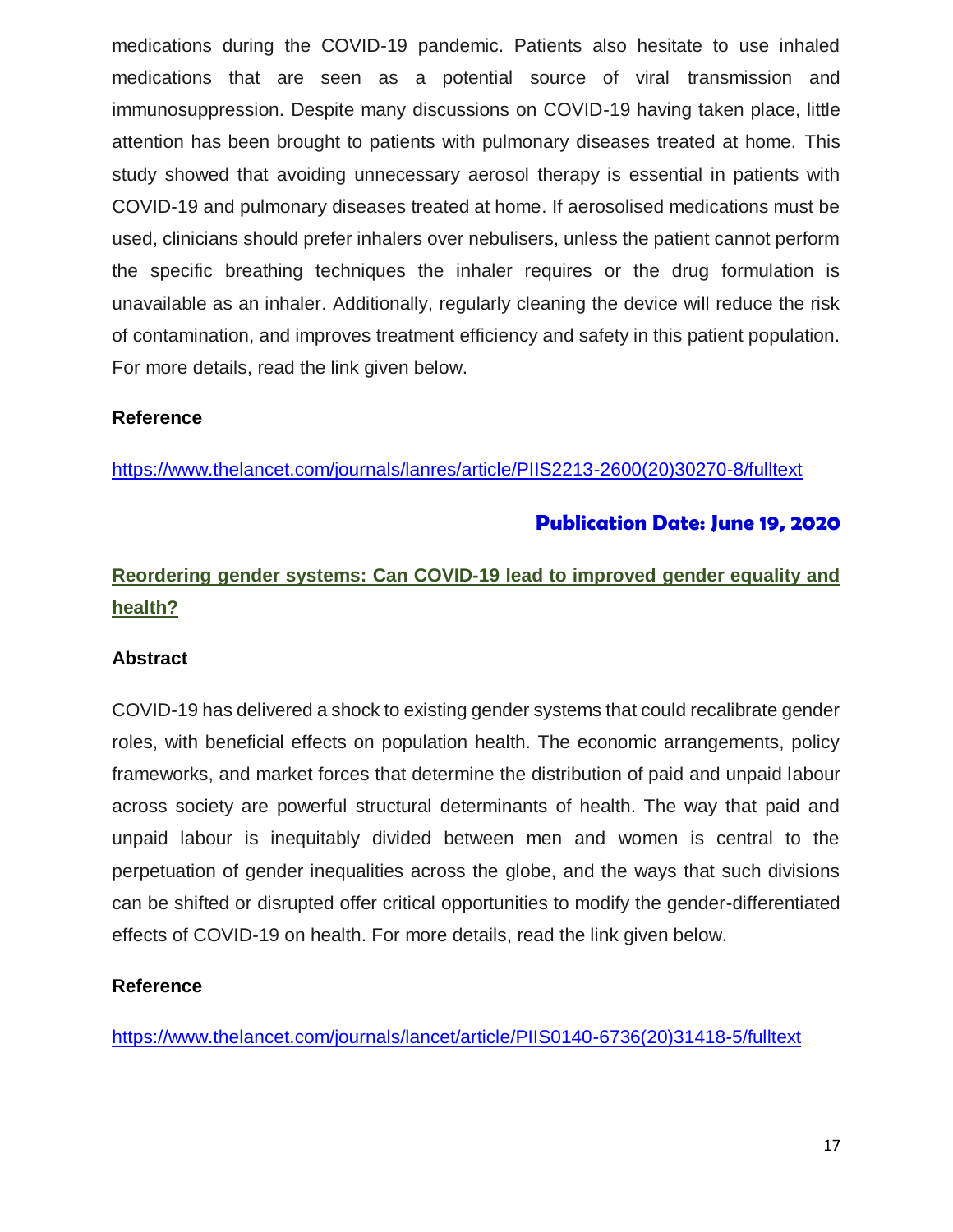# **Solidarity in the wake of COVID-19: Reimagining the International Health Regulations**

## **Abstract**

Amid frenzied national responses to COVID-19, the world could soon reach a critical juncture to revisit and strengthen the International Health Regulations (IHR), the multilateral instrument that governs how 196 states and WHO collectively address the global spread of disease. In many countries, IHR obligations that are vital to an effective pandemic response remain unfulfilled, and the instrument has been largely side-lined in the COVID-19 pandemic, the largest global health crisis in a century. It is time to reimagine the IHR as an instrument that will compel global solidarity and national action against the threat of emerging and re-emerging pathogens. State parties were called to reform the IHR to improve supervision, international assistance, dispute resolution, and overall textual clarity. For more details read the link given below.

## **Reference**

[https://www.thelancet.com/journals/lancet/article/PIIS0140-6736\(20\)31417-3/fulltext](https://www.thelancet.com/journals/lancet/article/PIIS0140-6736(20)31417-3/fulltext)

## **Ethnic disparities in COVID-19 mortality: Are comorbidities to blame?**

### **Abstract**

On June 2, 2020, Public Health England (PHE) reported on the disparities in the risk and outcomes of COVID-19. After adjusting for sex, age, deprivation, and region, people from a Black, Asian, and Minority Ethnic (BAME) background had a higher risk of death from COVID-19 than White British people. This analysis did not adjust for comorbidities, and the PHE report highlighted this to be an important limitation as comorbidities were postulated to be "more commonly seen in some BAME groups".

PHE refers to a study from the COVID-19 Clinical Information Network (CO-CIN), led by Harrison and colleagues, of the difference in survival from COVID-19 associated with membership of an ethnic group. In this study, once comorbidities were accounted for, there was no difference in COVID-19 mortality between ethnic groups. This initially appears to support PHE's conclusion that differences in the distribution of comorbidities may account for the increased COVID-19 mortality of BAME patients.